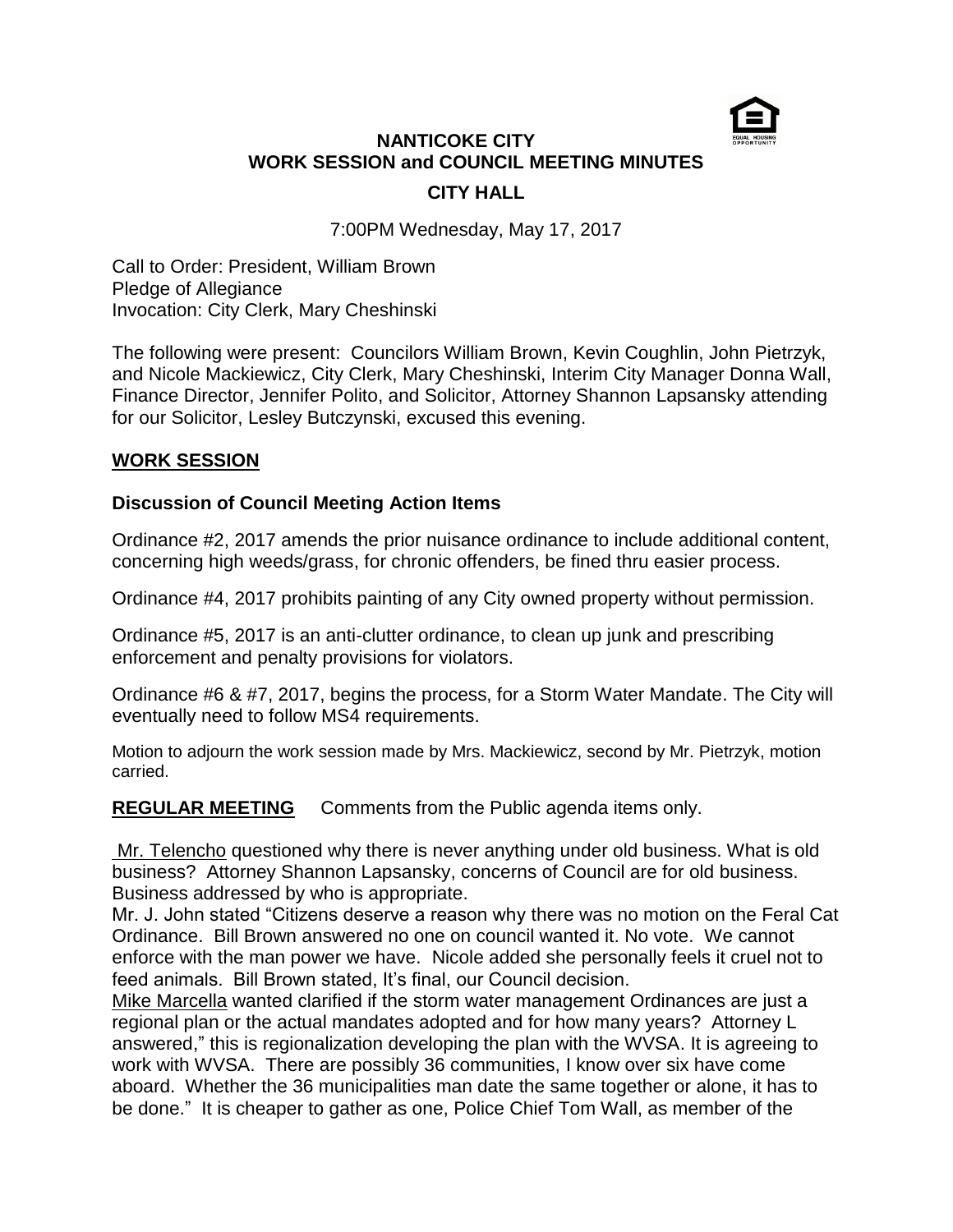WVSA Board added. If any municipality doesn't opt in, they then just "bill" all by themselves.

Mr. Marcella questioned a body of water near Loomis Park & Middle Road. A group discussion determined it is mine water. Mr. Marks questioned if we would need separate lines for this (storm water). Ms. L mandates have to be followed and she does not know if this is in the mandates.

# **OLD BUSINESS (**none) **NEW BUSINESS**

A motion to approve the May 3, 2017 meeting minutes was made by Mr. Coughlin, second by Mrs. Mackiewicz. Motion carried.

Mrs. Mackiewicz made a motion to pay bills, second by, Mr. Pietrzyk, in the amount of \$422,277.23 (Payables \$301,437.08) (Payroll \$93,810.17) Motion carried.

A motion was made by Mrs. Mackiewicz, second by Mr. Coughlin to adopt Ordinance #2, 2017, amending the Nuisance Ordinance on the second reading. Motion carried.

.Mr. Pietrzyk made a motion, second by Mr. Coughlin to adopt proposed Ordinance #4, 2017, on the first reading, prohibiting the painting, or defacing of City property. Motion carried.

Mr. Pietrzyk made the motion, second by Mrs. Mackiewicz to adopt on the second reading Ordinance #5, 2017 an ordinance preventing clutter, its enforcement and penalty provisions. Motion carried.

Mr. Coughlin made the motion, second by Mrs. Mackiewicz to adopt on the second reading, Ordinance # 6, 2017 an ordinance approving the amendments to the articles of incorporation of the WVSA to further provide for the WVSA to provide for stormwater system planning, management and implementations, and to extend the term of existence said authority, authorizing said authority and proper officers thereof to execute, verify, and file appropriate articles of amendment and repealing all ordinances inconsistent herewith. Mr. Pietrzyk abstained. Motion carried.

Mr. Coughlin made the motion, second by Mrs. Mackiewicz to adopt proposed Ordinance #7, 2017, on the first reading, an ordinance approving an intergovernmental cooperation agreement with the WVSA for the creation and implementation of the Wyoming Valley Regional Stormwater Management Program. Mr. Pietrzyk abstained. Motion carried

# **COMMENTS FROM THE PUBLIC**

John Telencho Where is the Mayor's presentation? It says each month the Mayor will have report. Bill Brown stated the Mayor would report June  $7<sup>th</sup>$ . At this time the Mayor from the back of the Council Chambers stated there was no update from the last time he spoke at a meeting. Mayor Wiaterowski added the downtown project is on target. Mr. Telencho questioned how the out of state and lords obtain Occupancy Permits. Donna Wall stated an occupancy permit is given after a city inspection is done and approved. If a property is bought, it needs to be inspected and then a permit is issued. What if a tenant change, questioned Mr. Telencho. That is different added Ms. Wall That falls under landlord tenant ordinance. Property 397 E Grove was purchased; will it need occupancy permit before anyone moves in, asked Mr. Telencho. Yes, Donna Wall replied.